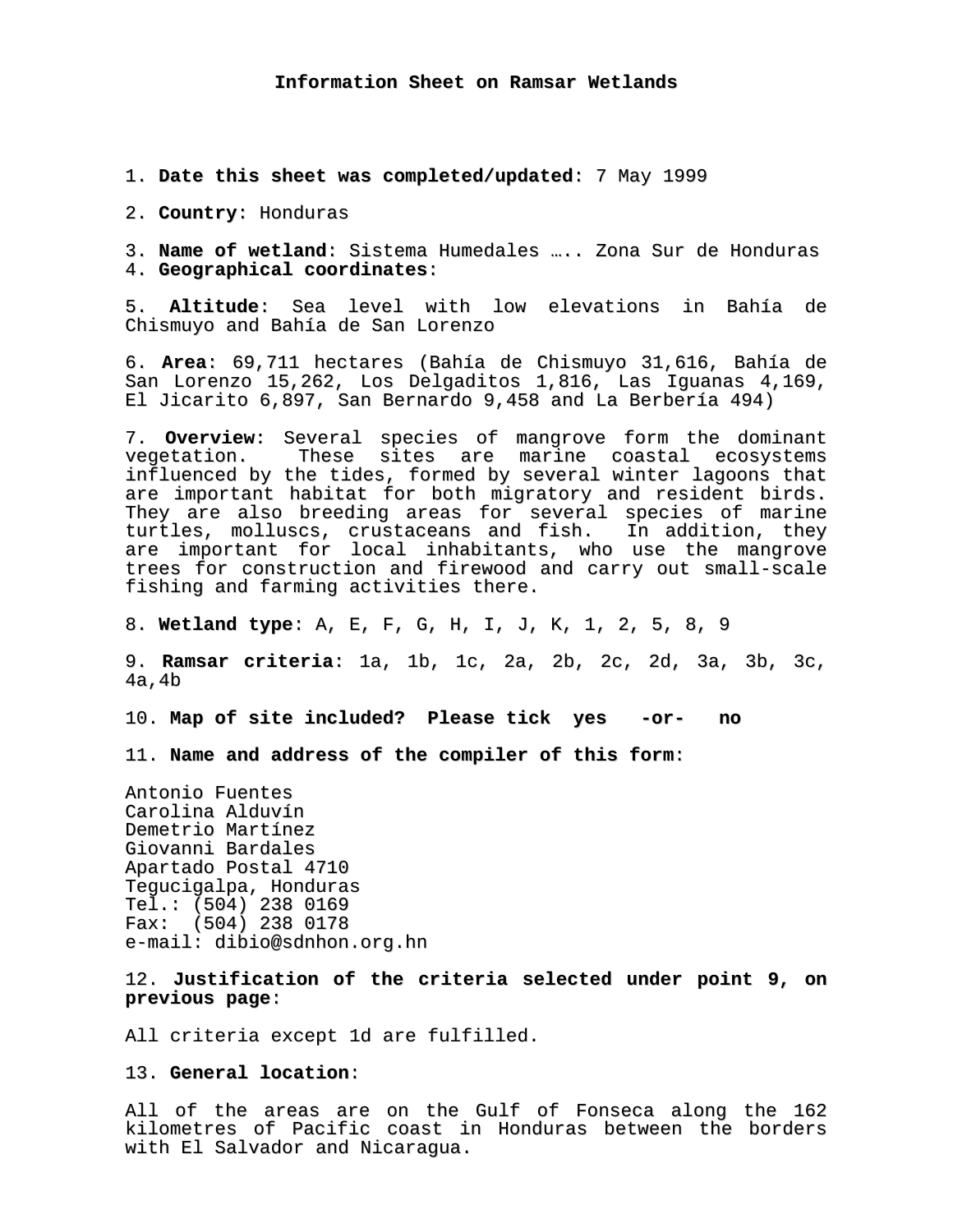### 14. **Physical features**:

Geology - The parts of the site that border the swamps have hydromorphic soils, while there are alluvial clay vertisols on the plains. The soils in the lagoons were silted in with sediments as a result of Hurricane Mitch, which has left a pattern of destruction. Bahía de Chismuyo, Bahía de San Lorenzo, Los Delgaditos, Las Iguanas and Punta Condega, El Jicarito, San Bernardo and La Berbería receive recent marine and continental sediments including piedmont deposits, gravel and sand terraces, flood plains and flooding covering the rock at on the alluvial plains of the valleys of the Coluteca and Nacaome rivers and part of the Río Goascorán.

The gravels are sub-angular and sub-rounded stones of rhyolite and andesite with feldspar. Sediments deposited by these rivers have formed a series of deltas along the northern edge of the Gulf of Fonseca. The delta of the Río Choluteca and the deposits in the estuaries of the river form the thickest layer of sand, gravels, silt and clays found in the southern region. These deposits are found on volcanic ash and in the breaches. Their thickness varies from 18 metres near the town of Marcovia up to 244 metres on the coast. The main deposit of sand and gravel is found in a vast area between the communities of Monjarás and Marcovia where they are up to 58 metres thick. There are also deposits from the Río Nacaome in the area south of the community of El Tular and deposits from the Río Goascorán in the area of Sonora and near the community of El Olanchano.

Hydrology - Four major rivers empty into the Gulf: Río Choluteca, Río Nacaome, Río Goascorán and Río Negro. Río Choluteca is the longest river on the Pacific coast of Central America. Its basin is estimated to cover 7,580 square kilometres, and its annual volume is 3 million cubic metres. The Río Nacaome has a basin of 2,577 square kilometres and an annual volume of 2 million cubic metres. The Río Goascorán marks the border between Honduras and El Salvador and has a basin of 1500 square kilometres in Honduras and 581 square kilometres in El Salvador, with an annual volume of 1.6 million cubic metres. The Río Negro, whose basin is shared between Honduras and Nicaragua, releases 1.5 million cubic metres of water per year.

Climate - The National Meteorological Service has only two stations in the study area: one in Amapala and the other in Choluteca. In Amapala, average annual precipitation is 1884 mm with an average of 118 days of precipitation a year recorded from May to November with a maximum monthly average of 494.85 mm in October and no rainfall in February. Cloud cover is directly proportional to rainfall: in September 5.9 octas, although with Hurricane Mitch at the end of 1997, the highest average of cloud cover was in October with 6 octas. The month of least cloud cover is April with 1.1 octas.

Average relative humidity is 68 per cent, with an average maximum of 75 per cent and an average minimum of 61 per cent.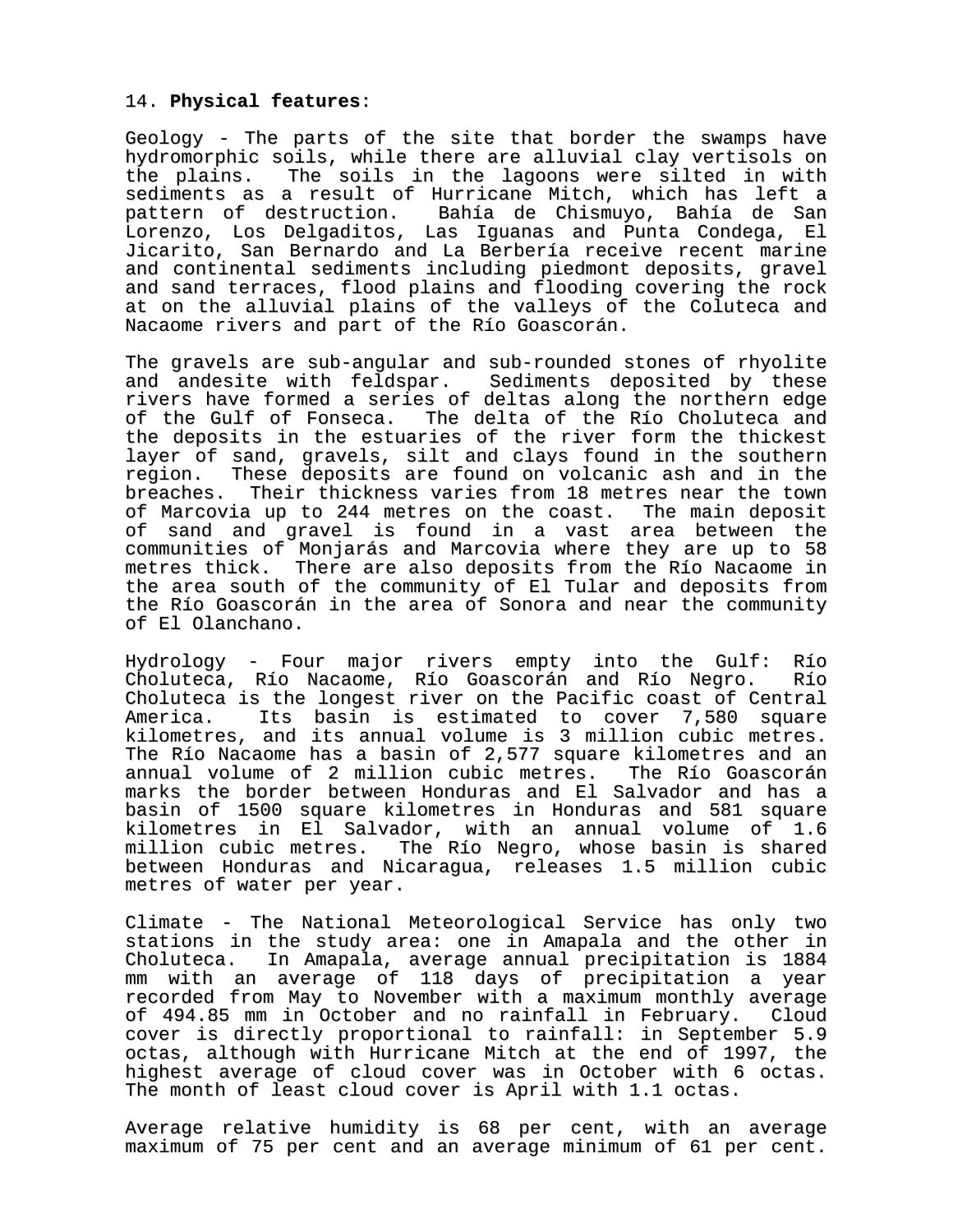It is greatest in October with 88 per cent, and the lowest values are in February and March of 50 per cent. Average annual wind velocity is 6.9 knots with a maximum of 10.6 knots and a minimum of 4.6 knots. Average monthly temperature is 29 C, with a average maximum of 30.6 C and average minimum of 27.9 C. The hottest month is April with an average of 38.6 C.

In Choluteca, an average of 124 days of rainfall per year have been recorded. During Hurricane Mitch, 250 mm of precipitation fell in 24 hours. Average annual cloud cover is 4.2 octas. June is the cloudiest month with 7.2 octas and the month of least cloud cover is March with 1.1 octas. Average annual relative humidity is 66 per cent with an absolute maximum of 99 per cent and absolute minimum of 23 per cent.

The sun shines for an annual average of 2,854 hours, being brightest in March with 288.1 hours and least bright in September with only 191.1 hours. Wind velocity is an annual average of 5.9 knots, with highest velocity between December and April. Annual average temperature is 29 C and the coldest month is September with an average of 25.5 C.

Soils - In Bahía de Chismuyo, there are swamps and wetlands in approximately 92 per cent of the area. There is no drainage and land use is scrub or pasture land, but the area can be used for recreation and as a habitat for birds. About 5 per cent of the soils are fine textured and poorly drained alluvial soils with relatively good soil that is apt for permanent vegetation of pastures or trees, but which can be cultivated occasionally to renew or establish grazing areas. The remaining 2 per cent are characterized by good drainage in a hilly area with slopes of less than 25 per cent and of limited suitability for agriculture, pastures or scrub because of their steep slope and their susceptibility to erosion. They are shallow and require preparation for cultivation or to establish pasture or trees.

In Los Delgaditos, approximately 90 per cent of the area is swamp and wetland. The rest is alluvial, fine textured and poorly drained soils. All of the land in Las Iguanas and Punta Condega is composed of swamps and wetlands. In El Jicarito, there are swamps and wetlands over approximately 93 per cent of the surface. There are fine-textured and poorly drained alluvial soils on 5 per cent and the remaining 2 per cent are soils in the valleys with different degrees of drainage, slopes less than 5 per cent and the highest capacity for farming because the land is very good for intensive cultivation of many crops without danger of erosion. In San Bernardo, all of the area is swamp and wetland, similar to the case in La Berbería.

Tides - The tides generate oscillating currents with periods different from those at the mouth of the estuary because of the intersection of the waves with the bottom. Because of the irregular sea floor, these interactions are never the same in different places. This gives rise to differences in maximum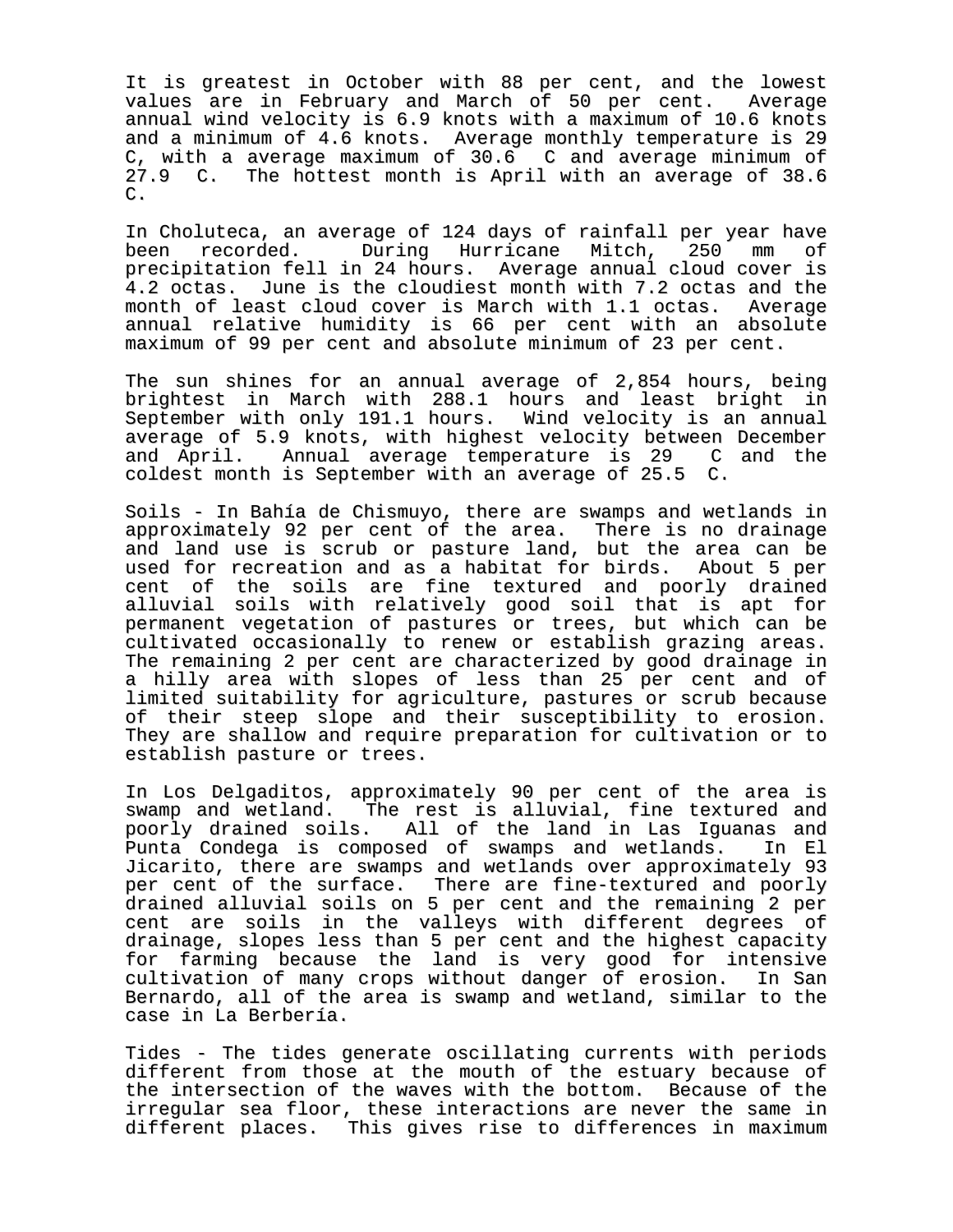velocities of flow and ebb. The spacial distribution of the horizontal and vertical currents creates tidal circulation.

This type of circulation is especially strong in the shallow estuaries with a range of tides greater than one meter. This is the case in the Gulf of Fonseca, where they exert a primary<br>force. The currents have very similar magnitudes during the The currents have very similar magnitudes during the flow and ebb, but vary slightly in direction, as a result of differences in friction on the walls of the channels.

This means that the tides are the main force moving water in the Gulf, which is a shallow estuary and the deepest pools are found inside a line at the mouth up to 17 kilometres inside the estuary. The shallowest area is around the wetlands, mouths and beaches and it is in this water that are found the highest concentrations of pollution, where waste of the populations living on the shores is trapped.

At the beginning of the high tides, there is an accumulation of water for one to two hours in the Bahía de Chorotega, which flows along the Cedeño coast and then empties into the Pacific Ocean, passing near the Tigre and Meanguera islands. This is why there is no trace of sedimentation outside this line on the coast.

In the farthest and most sheltered part of the Gulf, the Estero Real slowly drains the water and holds pollutants for the longest period of time. Bahía de San Lorenzo has a constant flow of water disolving oxygen and renewing nutrients. Bahía de Chismuyo, like that of Bahía de San Lorenzo, has structural topography at its entrance that accelerates the flow of the tides, creating local sources of oxygenation of the water.

Gravitational circulation is created by differences in density and elevation between the fresh water coming from the rivers and the salt water. The less-dense river water has a tendency to remain on the surface of the estuary. Nonetheless, the combined effect of tides and the wind mixes the column of water, creating a vertical exchange between the fresh and salt waters. This process of mixing explains the existence of horizontal and vertical gradients of salinity and density.

In the Gulf of Fonseca, differences in density probably play a minor role in circulation in the estuary, because runoff and the flow of fresh water is insignificant and does not reach 1 per cent of the flow produced by the tide once every twelve hours. Nonetheless, because of the severity of the dry season, it could produce a negative effect on the estuary. This is because of the effect of high evaporation. The density of the surface water could be greater than that of the ocean, leading to a phenomenon of sinking at the mouth of the Gulf.

Tidal ranges - Like on the rest of the Central American Pacific Coast, the semidiurnal tides are important and reach an average of 2.6 to 2.8 metres in height with extremes of 3.2 metres. The Spring tide has the largest range in the year and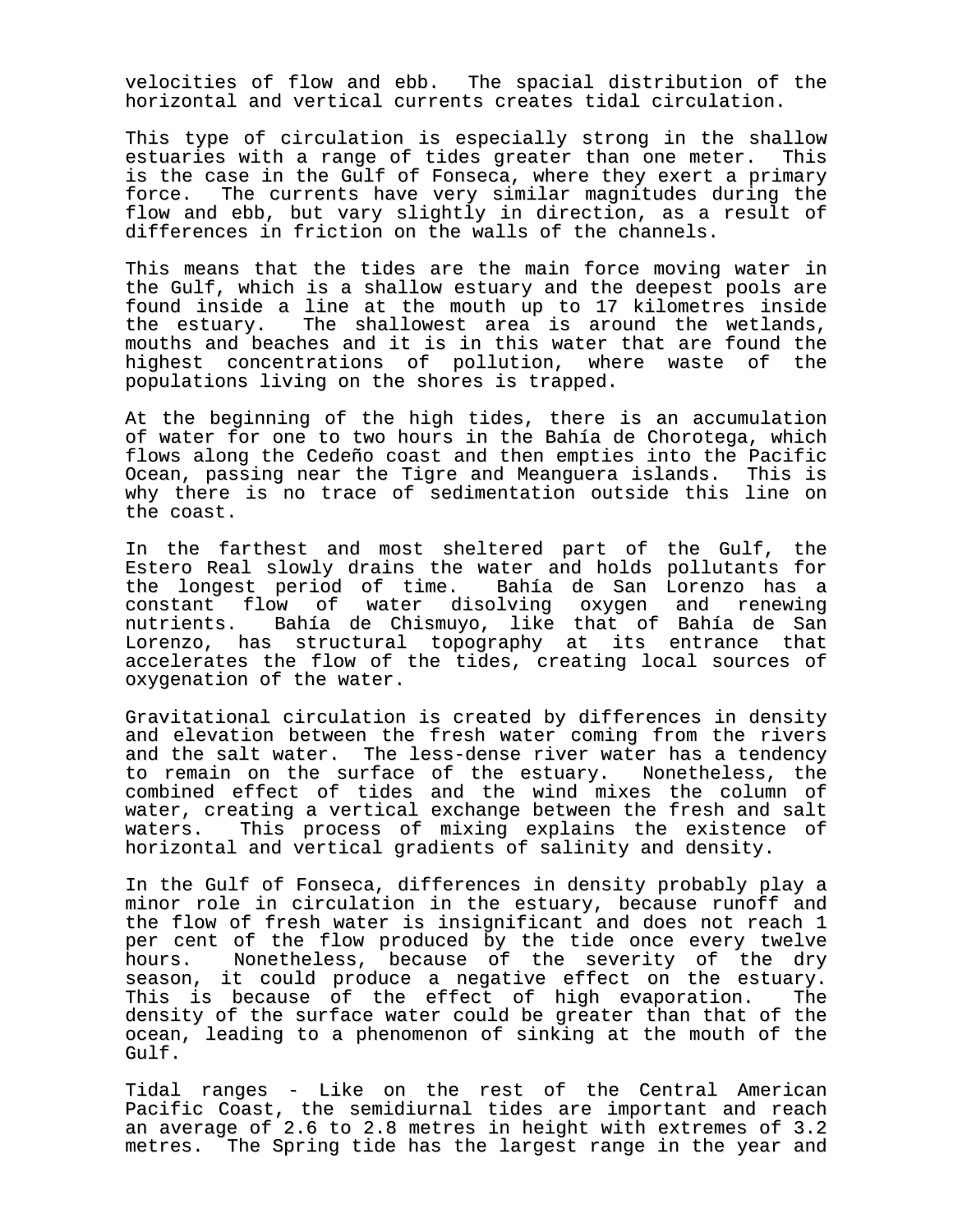is the result of the combination of the gravitational attraction between the moon, the sun and the earth.

### 15. **Hydrological values**:

Underground water on the Pacific coastal plain is found in terraces composed of sand and gravel of many graduations that widely covers the rock along the alluvial plains of the valleys of the Choluteca and Nacaome rivers and part of the Río Goascorán. These are the most important aquifers in the area.

In the delta of the Río Choluteca, flow can be as much as 1,200 cubic metres per day, producing flows in wells up to 90 litres per second in the areas of Marcovia and Monjarás. There are aquifers with thicknesses between 10 and 40 metres. The limit between fresh water and salt water within the alluvial aquifer is marked by the presence of underground water of high electrical conductivity.

The delta of the Río Nacaome is smaller and consists of granular deposits whose size decreases as it moves away from the mountains. Flows range between 360 and 1300 cubic metres per day. The penetration of the saline wedge in this aquifer limits extraction to two million cubic metres per year, the equivalent of 63 litres per second of continuous flow.

The delta of the Río Goascorán is the smallest of the three with a flow of about 350 cubic metres per day although the aquifer covers only six square kilometres. Flow can reach one million cubic metres per year (31.5 litres per second) distributed in all of the area.

The municipio de Choluteca has about 11 wells that supply 8,000 cubic metres per day, providing 80 per cent of the water consumed in that city. In Cedeño only one well supplies 400 cubic metres per day meeting all of the demand, while in Marcovia two wells supply the same amount and meet the demand. In San Lorenzo, seven wells supply 2,700 cubic metres per day and provide 90 per cent of the demand.

# 16. **Ecological features**:

There are sandy beaches, winter lakes, mangroves, areas of sea<br>grasses and estuaries among other ecosystems of great and estuaries among other ecosystems of great importance, which are habitat for migratory and resident species of birds. They are also important breeding areas for coastal and marine fish. They are very important for the food chains and maintenance of local populations.

The dominant vegetation is mangroves and pastures.

### 17. **Noteworthy flora**:

Avicennia bicolor, A. germinans, Conocarpus erectus, Cyperus papirus, Eichornia crassipes, Laguncularia racemosa, Nimphaea spp., Parkinsonia aculeata, Rhizophora mangle, Typha dominguensis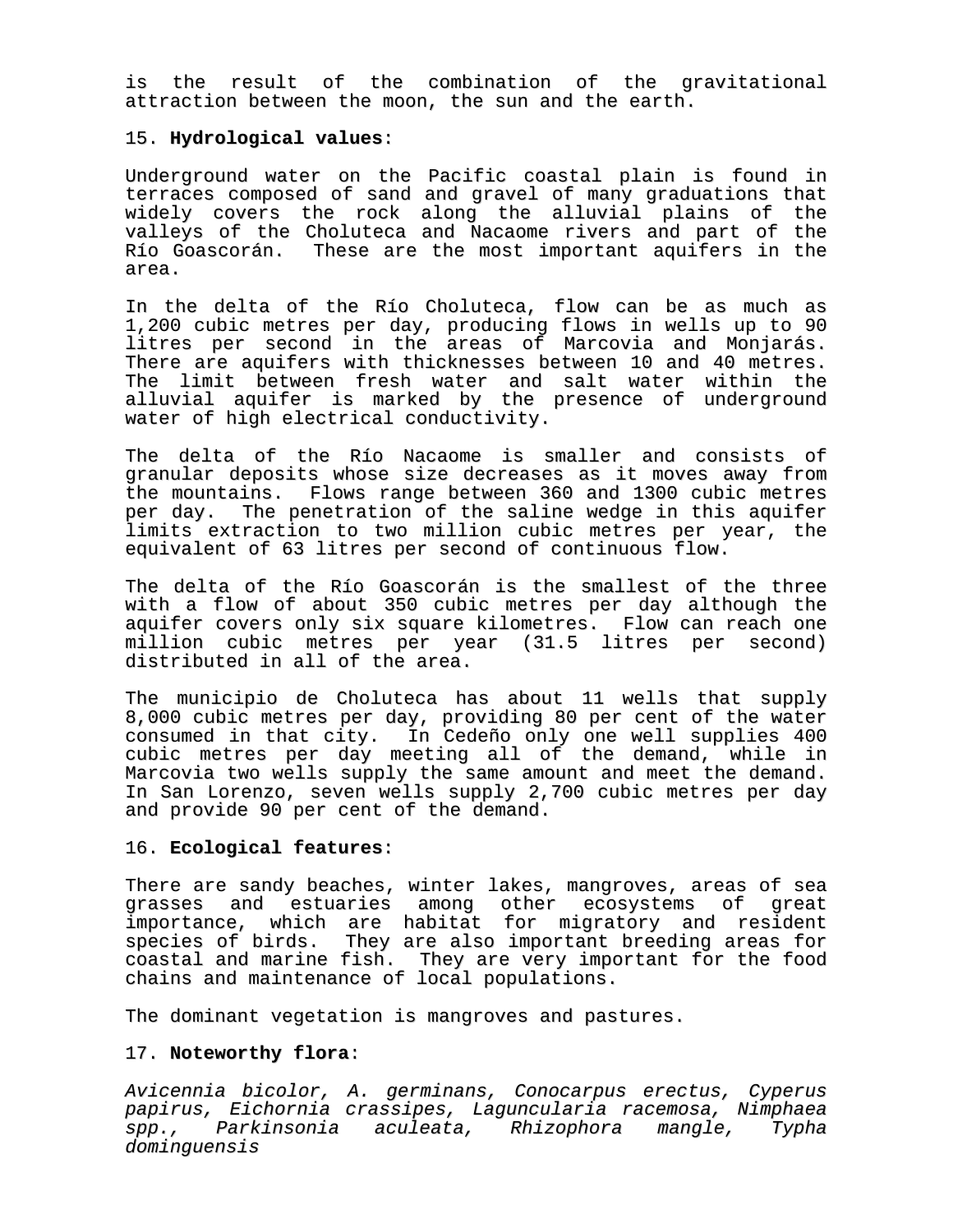## 18. **Noteworthy fauna**:

Ajaia ajaja, Amazona auropalliata, Anadara perlabiata, A. similis, A. tuberculosa, Aratinga holochlora, Cairinia moschata, Centropomus nigrescens, Ctenosauria similis, Egretta caerulea, E. thula, Euthymus lineatus, Fregata magnificens, Grandiarca grandis, Iguana iguana, Jacan spinosa, Lepidochelys olivaceae, Mycteria americana, Pelecanus albus, Pennaeus californiensis, P. stylirostris, P. vannamei, Scomberomorus concolor, Tigrisoma mexicana, Tringa solitaria

# 19. **Social and cultural values**:

There is small-scale fishing, the growing of fruit and grains, live-stock raising, shrimp farms, salt-extraction ponds and archaeological remnants.

| Symbols:<br>Al<br>Ch<br>G<br>Ma<br>$\mathbf N$<br>$(Nacaome)$ ,<br>Lorenzo) | Economic activities in<br>the<br>0<br>municipios<br>of<br>coastal<br>the<br>southern area that include the<br>proposed Ramsar sites Product<br>Production | $(Alianza)$ ,<br>(Choluteca),<br>(Goascoran),<br>(Marcovia),<br>Sl<br>(San |
|-----------------------------------------------------------------------------|-----------------------------------------------------------------------------------------------------------------------------------------------------------|----------------------------------------------------------------------------|
|                                                                             | Al<br>G<br>Sl<br>Ch<br>N<br>Ma                                                                                                                            |                                                                            |
| 20.<br>Land                                                                 | Shrimp<br>14,200                                                                                                                                          |                                                                            |
|                                                                             | hectares<br>X<br>х<br>Χ<br>X<br>X<br>X                                                                                                                    |                                                                            |
|                                                                             | 161,000 tons<br>Salt                                                                                                                                      |                                                                            |
|                                                                             | Χ<br>X<br>х<br>Χ                                                                                                                                          |                                                                            |
|                                                                             | Fish<br>500 tons                                                                                                                                          |                                                                            |
|                                                                             | X<br>X<br>X<br>X<br>X                                                                                                                                     |                                                                            |
|                                                                             | Melon/watermelon<br>11,000                                                                                                                                |                                                                            |
|                                                                             | hectares<br>X<br>X<br>X<br>Χ                                                                                                                              |                                                                            |
|                                                                             | Marañón<br>1,385                                                                                                                                          |                                                                            |
|                                                                             | hectares<br>X<br>х                                                                                                                                        |                                                                            |
|                                                                             | 8,605<br>Maize                                                                                                                                            |                                                                            |
|                                                                             | hectares                                                                                                                                                  |                                                                            |
|                                                                             | 1,284<br>Ajonjolí                                                                                                                                         |                                                                            |
|                                                                             | hectares<br>X<br>X X X<br>X<br>Χ                                                                                                                          |                                                                            |
|                                                                             | 16,000<br>Sugar cane                                                                                                                                      |                                                                            |
|                                                                             | Χ<br>Χ<br>hectares<br>Χ<br>X                                                                                                                              |                                                                            |
|                                                                             |                                                                                                                                                           |                                                                            |

# **tenure/ownership of**:

Land tenure in the coastal municipios of the Gulf of Fonseca is 71 per cent private land, 12.4 per cent public land, 9.2 per cent leased land and miscellaneous 2 per cent. The most wide-spread activities are live-stock raising, farming, shrimping, salt extraction and other small-scale activities. Because of the rapid growth of live-stock raising and agroindustrial activities, some local inhabitants of meagre resources have colonized the hillsides and coasts.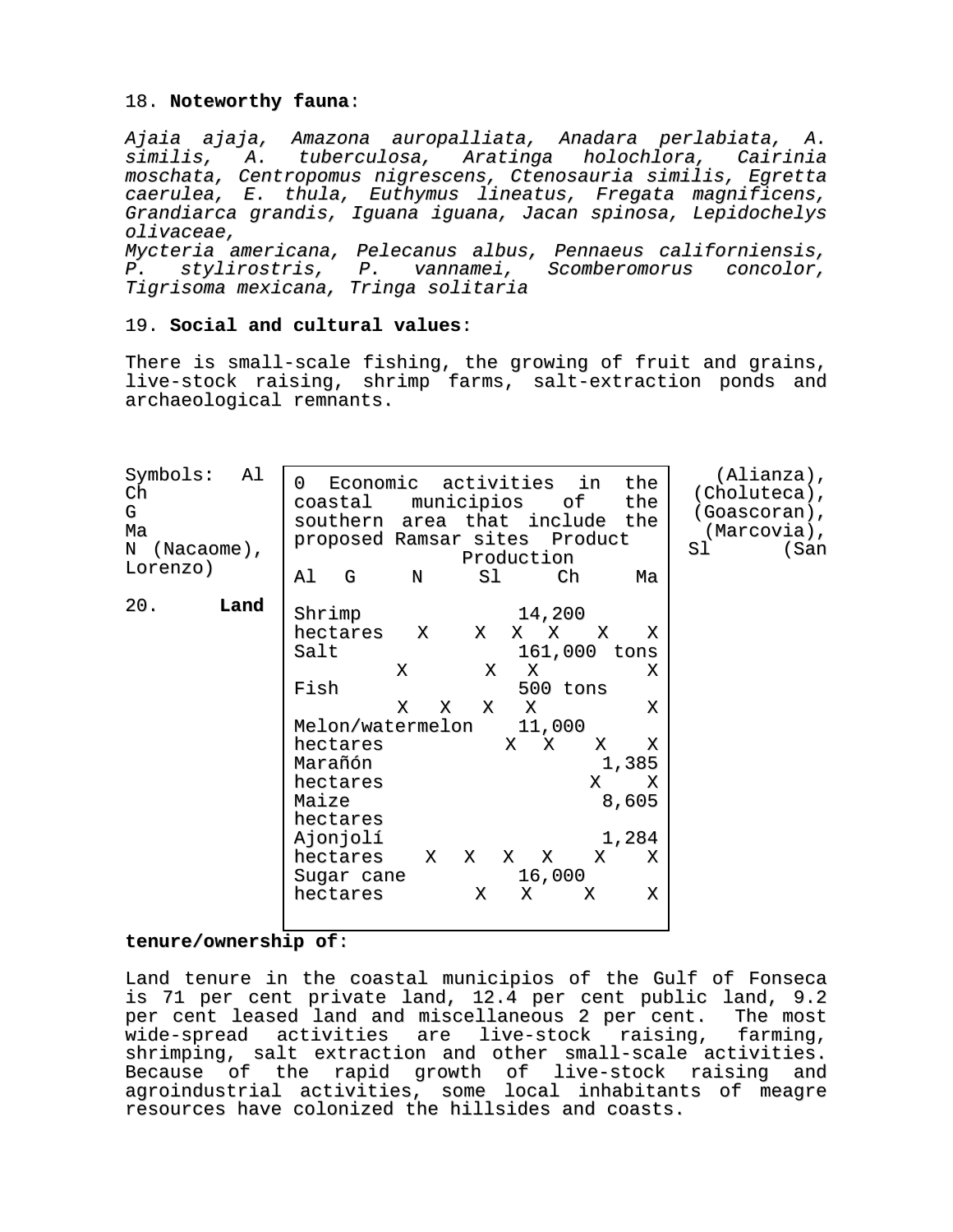There are other forms of land tenure created by the combination of ownership, public and rented land. Although limited to small areas, it is important to include them because they have an influence on land management in the area. 21. **Current land use**:

At the site, there are still large areas of mangrove broken up by many shrimp ponds and salt extraction areas. In the surrounding area, there are plantations of watermelon, sugar cane, maize, sorghum, sesame and extensive live-stock raising.

## 22. **Factors (past, present or potential) adversely affecting the site's ecological character, including changes in land use and development projects**:

At the site: heavy fishing, the illegal extraction of wood from the mangrove for trade, salt ponds, ponds for the ranching of shrimp, the construction of roads, sediments, and modifications to the areas of hatching.

In the surrounding area: inadequate use of pesticides, poor disposal of waste, accelerated erosion and extension of the farming frontier.

#### 23. **Conservation measures taken**:

Governmental and private agencies have made efforts to promote conservation by providing organization and technical assistance to small-scale fishermen through the Dirección General de Pesca, requiring environmental certificates for development projects, monitoring water quality in the Gulf of Fonseca, forming a tripartite commission (El Salvador, Honduras and Nicaragua) to implement conservation activities and creating the regional project PROGOLFO. NGOs have participated in the monitoring of resources in the gulf, for example the Committee for the Defensa y Desarrollo de la Flora y Fauna del Golfo de Fonseca (CODDEFFAGOLF).

#### 24. **Conservation measures proposed but not yet implemented**:

The Secretaría de Recursos Naturales y Ambiente (SERNA) has carried out studies aimed at declaring these wetlands as protected areas with well-defined limits and their biological and socioeconomic classification. Furthermore, SERNA has worked with the private sector and governmental agencies to cooperate in protecting the ecosystems in the Gulf.

# 25. **Current scientific research and facilities**:

A laboratory has been created to analyse water quality in the Gulf. The regional project PROGOLFO carried out studies on the use of natural resources, and another project is studying the laying of eggs by the marine turtle Lepidochelys olivacea. Other research is focused on the activities of shrimp ranching and small-scale fishing.

#### 26. **Current conservation education**: